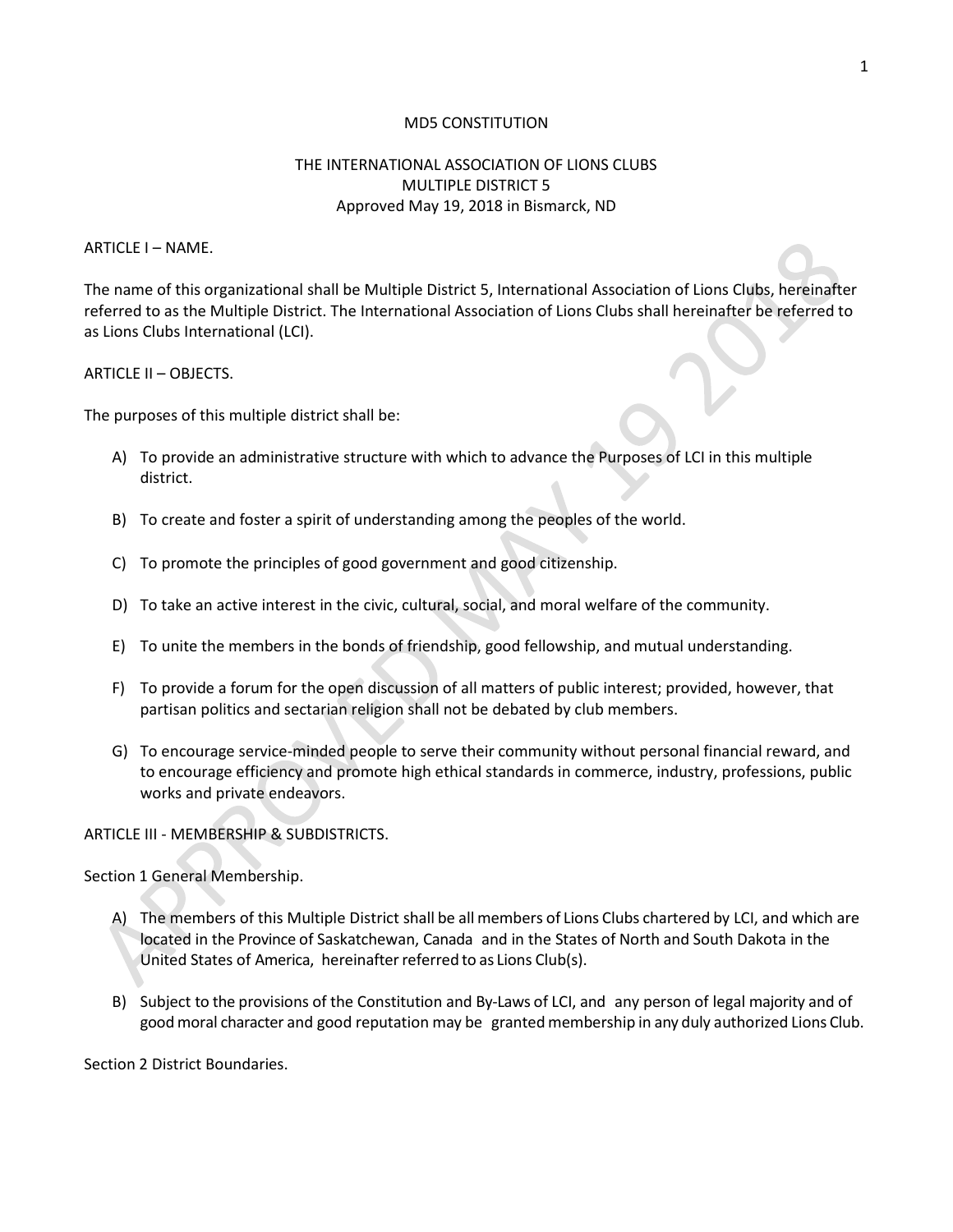This Multiple District shall consist of six (6) Sub-districts, hereinafter referred to as Districts, with identification and territorial boundaries as follows, unless otherwise adopted by a Multiple District Convention and approved by the Board of Directors of Lions Clubs International as set forth in the Multiple District By-Laws.

- A) In the Province of Saskatchewan:
	- 1. Saskatchewan North 5SKN: Bounded on the east by the Saskatchewan/Manitoba border, on the north by the Saskatchewan/ Northwest Territories border, on the west by the Saskatchewan/Alberta border, and on the south by the north boundary of Township 32 to one mile west of highway 11, then southeasterly to 1 mile south of highway 15, then east to 105 degrees longitude, south on 105 degrees' longitude to the north boundary of Township 21, then east to highway 80, then south on highway 80 to the south boundary of Township 18, then east to the Saskatchewan/Manitoba border.
	- 2. Saskatchewan South 5 SKS: Bounded on the east by the Saskatchewan/Manitoba border, on the south by the Canada/USA border, on the west by the Saskatchewan/Alberta border, and on the north by north boundary of Township 32 to 1 mile west of highway 11, then southeasterly to 1 mile south of highway 15, then east to 105 degrees longitude, south on 105 degree longitude to the north boundary of Township 21, then east to highway 80, then south on highway 80 to the south boundary of Township 18, then east to the Saskatchewan/ Manitoba border.
- B) In the State of North Dakota:
	- 1. North Dakota East 5NE: Bounded on the north by the USA/Canada border, on the east by the North Dakota/Minnesota state line, on the south by the North Dakota/South Dakota state line, and on the west by highway 83, north to I-94, then north on highway 14 to highway 19, then east on highway 19 to highway 3, then north on highway 3 to the USA/Canada border.
	- 2. North Dakota West 5NW: Bounded on the north by the USA/Canada border, on the west by the North Dakota/Montana state line, on the south by the North Dakota/South Dakota state line, and on the east by highway 83, north to I-94, then north on highway 14 to highway 19, then east on highway 19 to highway 3, then north on highway 3 to the USA/Canada border.
- C) In the State of South Dakota:
	- 1. South Dakota East 5SE: Bounded on the north by the State of North Dakota, on the east by the States of Minnesota and Iowa, on the south by the State of Nebraska, on the west by the west boundary lines of Brown, Spink, Beadle, Jerauld, Aurora, Douglas and Bon Homme Counties.
	- 2. South Dakota West 5SW: Bounded on the north by the State of North Dakota, on the east by the county lines that define the western boundary of 5SE above, on the south by the State of Nebraska, on the west by the States of Wyoming, and Montana.

# Section 3 Redistricting.

The Lions Clubs International Board of Directors decides on all proposals for redistricting. Prior to submitting a redistricting proposal to Lions Clubs International for action, the Council shall approve said proposal and certify that the following requirements have been satisfied:

A) Each proposed district contains at least 35 Lions clubs and a minimum total membership of 1250 membersin good standing. Said proposal includes a map showing boundary lines for all proposed districts and a list of the Lions Clubs, including their current membership figures that will comprise each proposed district.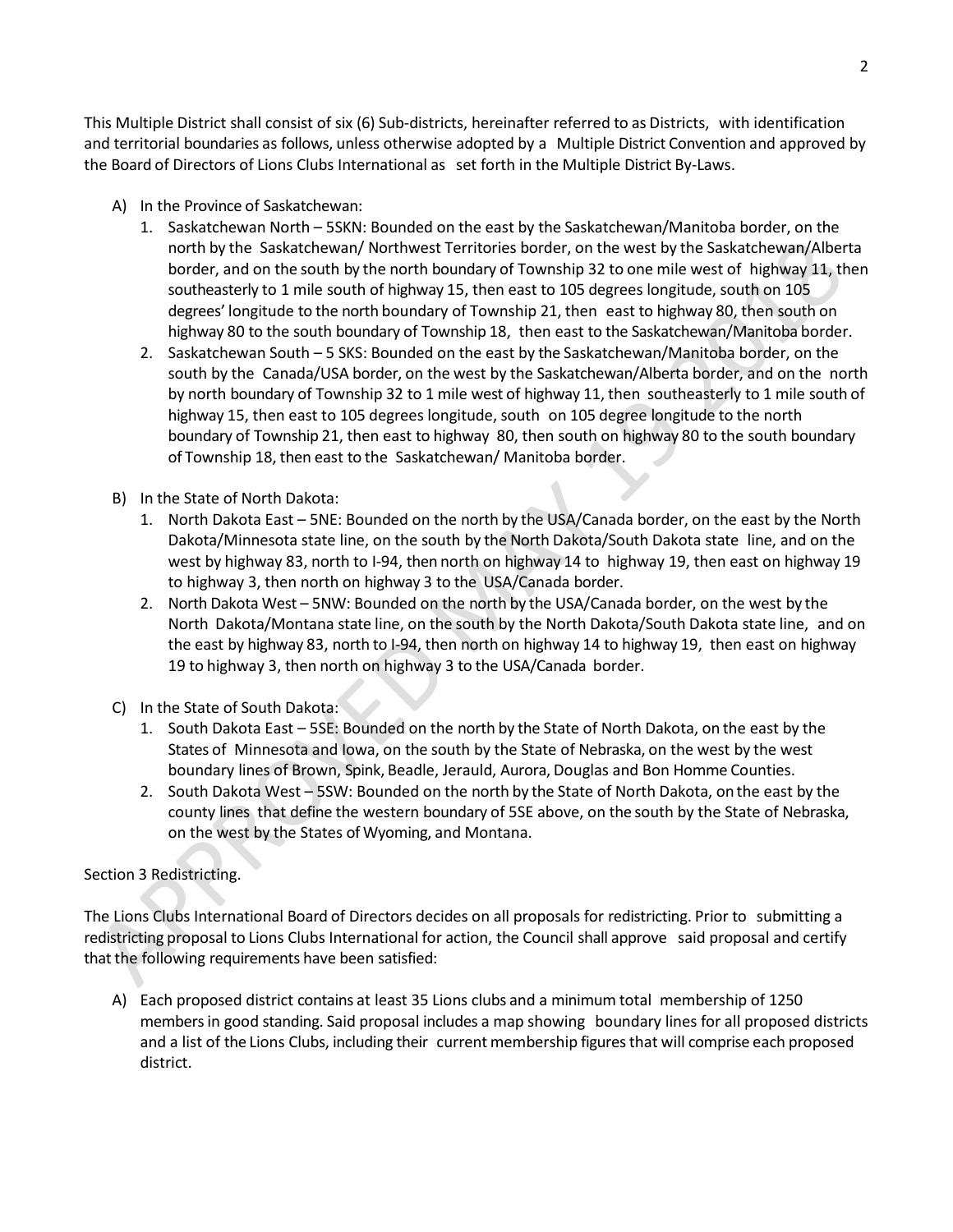- B) Said proposal has been approved by at least 2/3 of the delegates at a Multiple District Convention and an annual District Convention in each respective District that will be affected. (A certified copy of the minutes ofsaid action, containing the actual proposal that was approved, will be required.)
- C) All accounts of any affected District are paid in full or cleared 90 days prior to the end of the fiscal year.
- D) When a District is divided, one of the resulting districts shall retain the designation of the original District.

ARTICLE IV - EMBLEM, COLORS, SLOGAN AND MOTTO

Section 1 – Emblem.

The emblem of this association and each chartered club shall be of a design as follows:



Section 2 – Use of Name and Emblem.

Use of the name, goodwill, emblem and other logos of the association shall be according to the guidelines established from time to time in the bylaws.

Section 3 – Colors.

The colors of this association and of each chartered club shall be purple and gold.

Section 4 – Slogan.

Its slogan shall be: Liberty, Intelligence, Our Nation's Safety.

Section 5 – Motto.

Its motto shall be: We Serve.

ARTICLE V - SUPREMACY

The Standard Form Multiple District Constitution and By-Laws shall govern the multiple district unless otherwise amended so as not to conflict with the International Constitution & By-Laws and policies of Lions Clubs International. Whenever there may exist a conflict or a contradiction between the provisions set out in the multiple district constitution and by-laws and the International Constitution and By-Laws, then the International Constitution and By-Laws shall govern.

ARTICLE VI – GOVERNANCE

This Multiple District shall be governed by the Multiple District Council of Governors and others appointed and elected to positions in accordance with its Constitution and the By Laws.

ARTICLE VII - COUNCIL OF GOVERNORS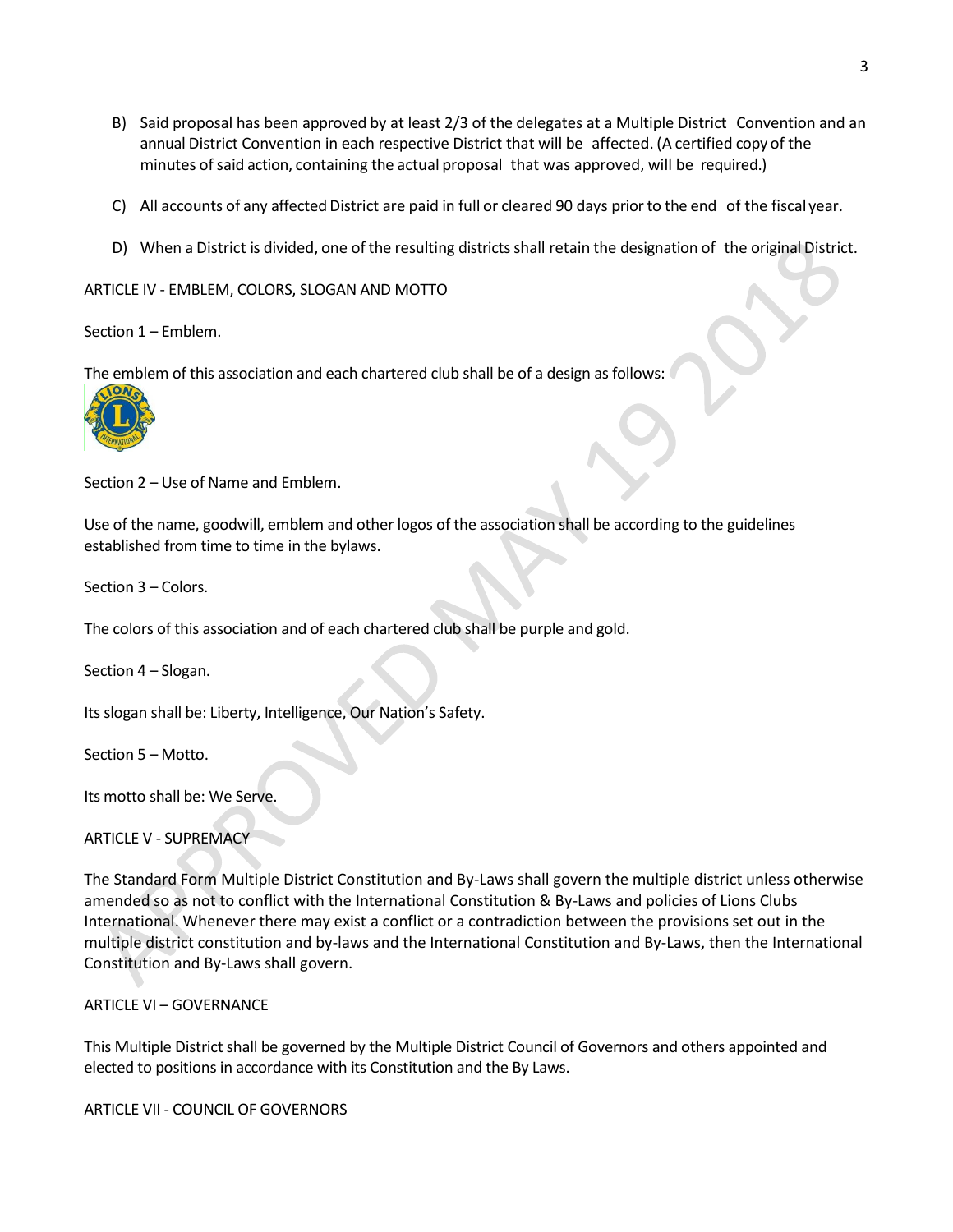#### **Section 1. Composition.**

There shall be a Council of Governors composed of all the district governors in the multiple district and shall also include an immediate past district governor who shall serve as council chairperson. The officers of this multiple district shall be the members of the Council of Governors. Each member of the council of governors, including the council chairperson, shall have one (1) vote on each question requiring action of the council of governors. The council chairperson shall serve for a one-year term only and cannot serve in that capacity again.

#### Section 1. Composition.

The Council of Governors, hereinafter referred to as the Council, shall be:

A) The Current District Governors.

B) A number of immediate Past District Governors, which number cannot exceed one-half of the number of

District Governors. There shall be at least one (1) immediate Past District Governor each from Saskatchewan, North Dakota, and South Dakota. The immediate Past District Governors shall be their respective State or Provincial representatives. In the event no candidate from a given state or province intends to seek a seat on the Council as State or Provincial Representative, there shall be an "at-large" election to fill said position from the remaining immediate Past District Governors.

C) The Council Chairperson, who shall have been elected by the current Council of Governors and the District Governors-elect at the third quarterly (spring) meeting of the previous fiscal year. The Council Chairperson must have been a District Governor in Multiple District 5 in the fiscal year in which the election was held. The council chairperson shall serve for a one-year term only and cannot serve in that capacity again. Each member of the Council shall have (1) vote.

### **Section 2. Officers.**

The officers of the Council of Governors shall be a chairperson and vice-chairperson, secretary and treasurer and such other officers as the Council of Governors shall deem necessary.

#### Section 2. Officers

The officers of the Multiple District shall be:

A) The Council Chairperson. In the event a vacancy in the office of Council Chairperson the position shall be **filled by the Vice Council Chairperson.** 

B) The Vice Council Chairperson of the Council, who shall be the immediate Past District Governor of the District in the state or province hosting the next Multiple District Convention. The Vice Council Chairperson shall fill the position of state or provincial representative for their respective state or province.

C) The State & Provincial representatives.

D) The Secretary-Treasurer or Secretary and Treasurer, who shall be, after application and interview process and if more than one qualified applicant, shall then be elected at the third quarterly (spring) meeting of the previous fiscal year serving a three (3) year term (limited to a maximum of 2 terms). These positions are subject to an annual review and may be replaced if deemed necessary. No salary shall be paid to any officer or member of the Council except for the Secretary-Treasurer or Secretary

#### and Treasurer.

Section 3. Removal of Council Chair.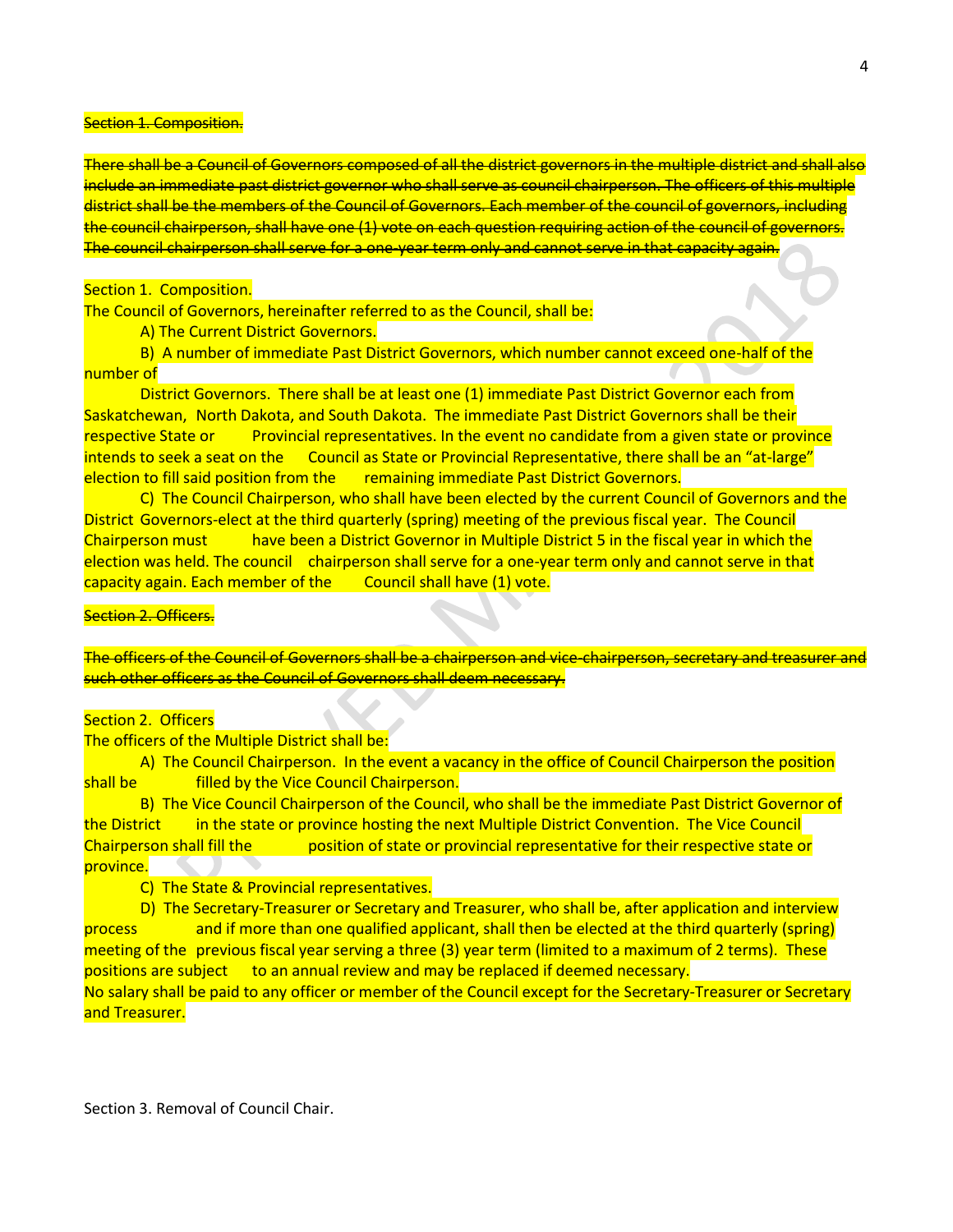At the request of the majority of the Council of Governors, A Special Meeting of the Council may be called for the purpose of removal of the Council Chairperson. Regardless of the manner in which the Council Chairperson is selected or elected, the Council Chairperson may be removed from the Council for cause by an affirmative vote of 2/3 of the entire number of the Council of Governors

Section 4. Regular and Special Meetings.

The Council and committees, as designated and directed, shall meet as follows:

- A) Quarterly at the call of the Chairperson, at such place and time as the Council or Council Chairperson may decide, subject to due notice in writing, together with a statement or agenda of the business to be transacted, being given to each member of the Council by the Multiple District Secretary.
- B) On such other occasion as a meeting may be requested by notice in writing to the Multiple District Secretary and signed, or otherwise requested by a majority of the members of the Council.

## Section 5. Quorum

The presence of a majority of the Council, in person or by electronic means, shall constitute a quorum at any meeting thereof.

Section 6. Representatives for Negotiable Activity

A contract, check, bill of exchange or other document to which the Multiple District is a party may be signed on behalf of the Multiple District by any two of the following: the Council Chairperson, Council Vice Chairperson or Multiple District Treasurer.

### Section 7. Powers

Except where inconsistent with and contrary to the provisions of the Articles of Incorporation, Constitution or By-Laws of Lions Clubs International, the powers granted therein to the Board of Directors of Lions Clubs International, and the Policies and Acts of said Board of Directors, the Council shall have the power to:

- A) Have jurisdiction and control over all officers and agents, when acting as such of the Council and all committees of the Multiple District and the Multiple District Convention.
- B) Have management and control over the property, business and funds of the Multiple District.
- C) Levy upon each District an annual per capita assessment in respect of each member of each club within the District, said assessment to be sufficient to cover the expenses for the fiscal year of the Multiple District administration and such other matters relating to the business of Multiple District as the occasion may require and the Council may decide, subject always to the By-Laws of this Multiple District.
- D) Have jurisdiction, control and supervision over all phases ofthe Multiple District Convention and all other meetings of the Multiple District.
- E) Have original jurisdiction, when authorized under policy of the LCI Board of Directors and under rules of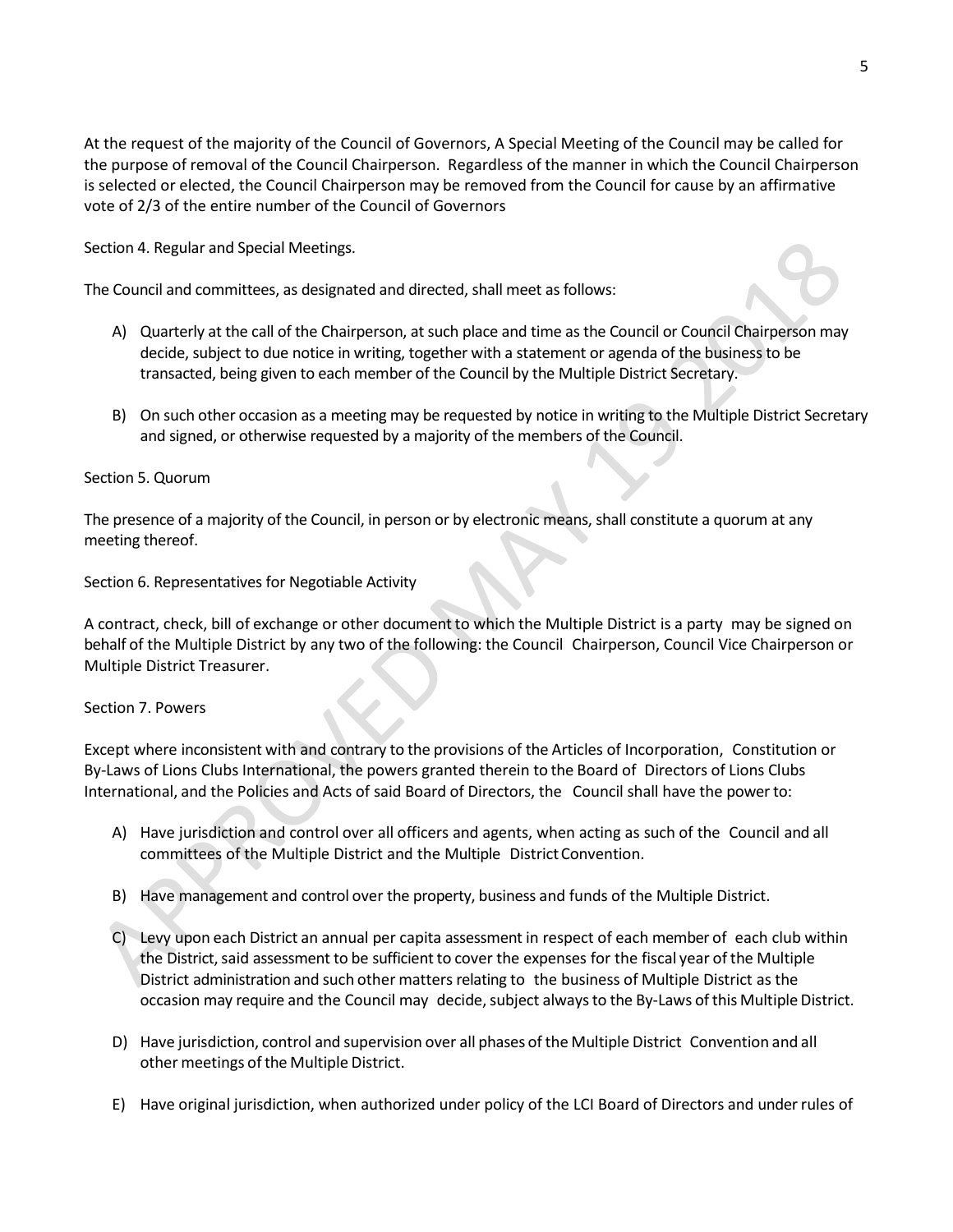procedure prescribed by said Board, to hear and rule upon any complaint of a Constitutional nature raised by any District or Districts, any Lions Club, or any member of a Lions Club. All such rulings of the Council shall be subject to review and decision by said LCI Board.

- F) The Council shall prepare and approve a budget showing anticipated receipts and expenditures for the ensuing fiscal year. No expenditure may be approved or made which shall require use of any reserves, or reflect an unbalanced budget in any fiscal year, or reflect an expenditure against the income or reserves of any subsequent fiscal year except upon the affirmative roll call vote of two-thirds(2/3) ofthe entire number of members of the Council.
- G) Be the Officers of the annual Multiple District Convention.

## ARTICLE VIII - MULTIPLE DISTRICT CONVENTION

Section 1. Annual Multiple District Convention.

- A) A convention of the Multiple District shall be held each year at a time and place to be determined by a previous convention and it shall be at a date and time prior to the International Convention; provided however, that the selection of a convention site shall not be made more than five (5) years in advance.
- B) The site of the Multiple District Convention shall rotate yearly from South Dakota to North Dakota to Saskatchewan in that order, unless otherwise recommended by the Council and approved by a majority vote at the Multiple District Convention. The procedure forselection of convention site shall be in accord with Multiple District By-Laws; however, the Council shall have absolute authority to change at any time, for good and valid reason, the convention site chosen by a Multiple District Convention, and neither the Council nor the Multiple District nor any District or Districts shall incur any liability thereby to any Lions Club or District.

Section 2. Delegates, Quorum and Action.

- A) Each chartered club in good standing in LCI, in the Multiple District, and in its own District shall make every reasonable effort to be represented at the District and Multiple District Annual Conventions by its full authorized voting strength, each club being entitled to one voting delegate or one alternate delegate for each ten members, or major fraction thereof, of said clubs, as shown by the records of LCI on the first day of the calendar month of the previous year just preceding that month during which the convention is held. The major fraction referred to in this section shall be five or more members. Each certified delegate present in person may cast one vote only for each office to be filled, and one vote only on each issue to be voted on by the members of said convention.
- B) A majority of the registered delegates in attendance at a convention session shall constitute a quorum at any session of the convention.
- C) Unless otherwise specified herein, the affirmative vote of a majority ofthe delegates voting on any question shall be the act of the convention.

Section 3. Parliamentarian and Sergeant-at-Arms.

A convention Parliamentarian and Sergeant-at-Arms and such assistants as may be deemed necessary shall be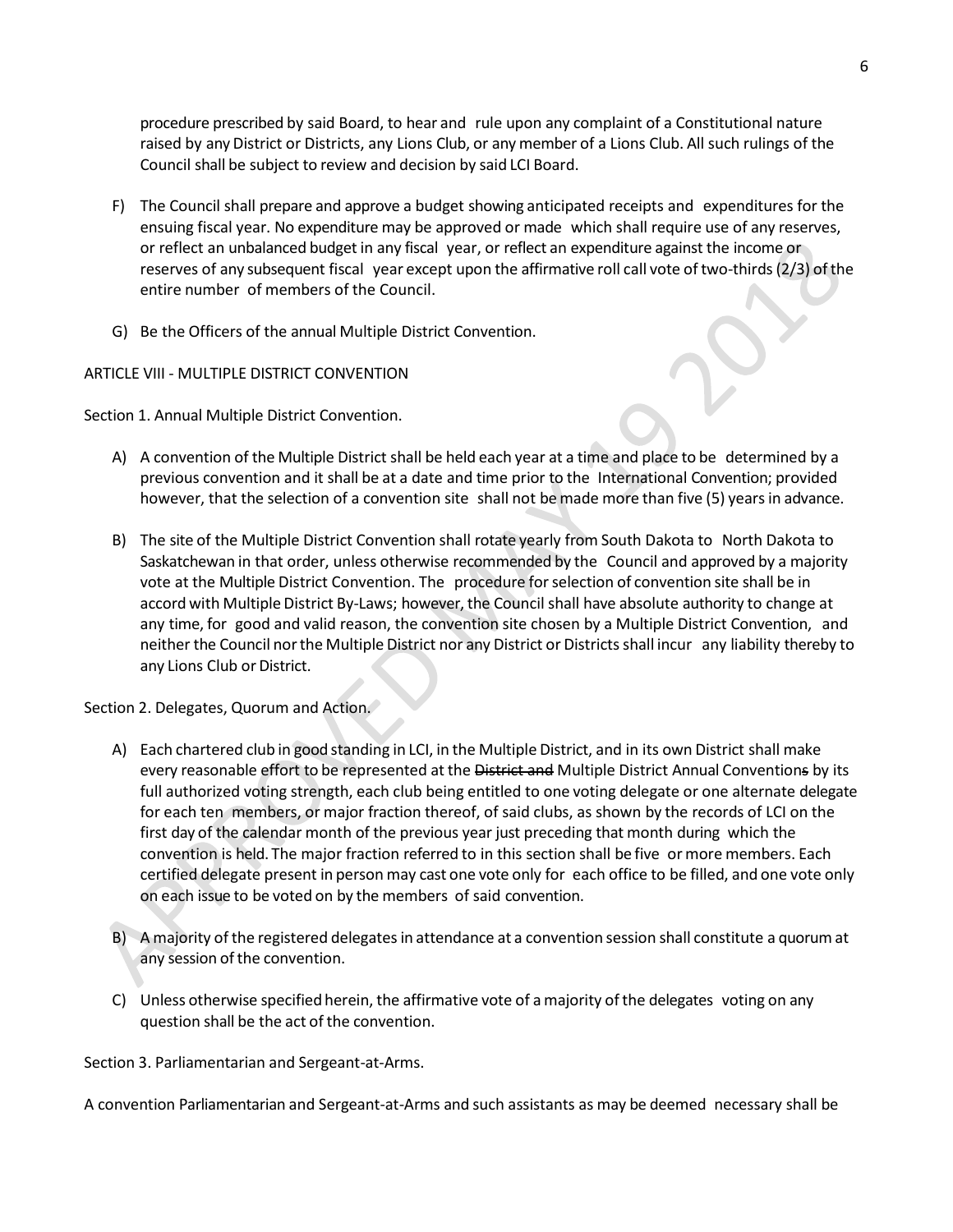appointed by the Council for the Multiple District convention or by the respective Cabinet for District conventions.

Section 4. Special Convention.

A Special Convention of the clubs of the Multiple District may be called by a two-thirds vote of the Council of Governors at such time and place as they shall determine; provided that such Special Convention shall conclude no less than 15 days prior to the convening date of the International Convention. Written notice of the Special Convention setting forth the time, place and purpose thereof, shall be provided to each club in the Multiple District by the Multiple District Council Secretary, no less than 30 days prior to the convening date of the Special Convention.

Section 5. Convention Funds.

- A) Payment of Expenses. All expenses of and incidental to the annual Multiple District Convention, including meals and entertainment, shall be paid in whole or part from registration fees collected by the host Lions Club(s) from delegates in attendance, supplemented with grants requested from the Multiple District Treasury.
- B) Registration Fees. The amount to be charged for Multiple District Convention registration is subject to prior approval by the Council. Registration fee for the Multiple District Convention shall be stated in dollars and in the currency of the county in which the convention is located.
- C) Financial Statement. The Multiple District Convention Committee will prepare a financial statement of all income and expenses associated with the convention and present this report to the Council of Governors at its first meeting following the annual convention.

### ARTICLE IX - MULTIPLE DISTRICT DISPUTE RESOLUTION PROCEDURE

Section 1 – Disputes Subject to Procedure.

All disputes relative to membership, club boundaries, or interpretation, breach of, or application of the multiple district constitution and by-laws, or any policy or procedure adopted from time to time by the multiple district council of governors, or any other internal Lions multiple district matter that cannot be satisfactorily resolved through other means, arising between any clubs or sub-districts in the multiple district, or any club(s) or sub-district(s) and the multiple district administration, shall be settled by the following dispute resolution procedure. Except as otherwise provided herein, any time limits specified in this procedure may be shortened or extended by the multiple district council chairperson or, in the event the complaint is directed against the council chairperson, the council secretary or council treasurer, conciliators or the International Board of Directors (or its designee) upon a showing of good cause. All parties to any dispute subject to this procedure shall not pursue administrative or judicial actions during this dispute resolution process.

Section 2. Complaints & Filing Fee.

A) Any Lions club in good standing or sub-district within the association (the "complainant") may file a written request with the council chairperson or, in the event the complaint is directed against the council chairperson, the council secretary or council treasurer (a "complaint"), with a copy to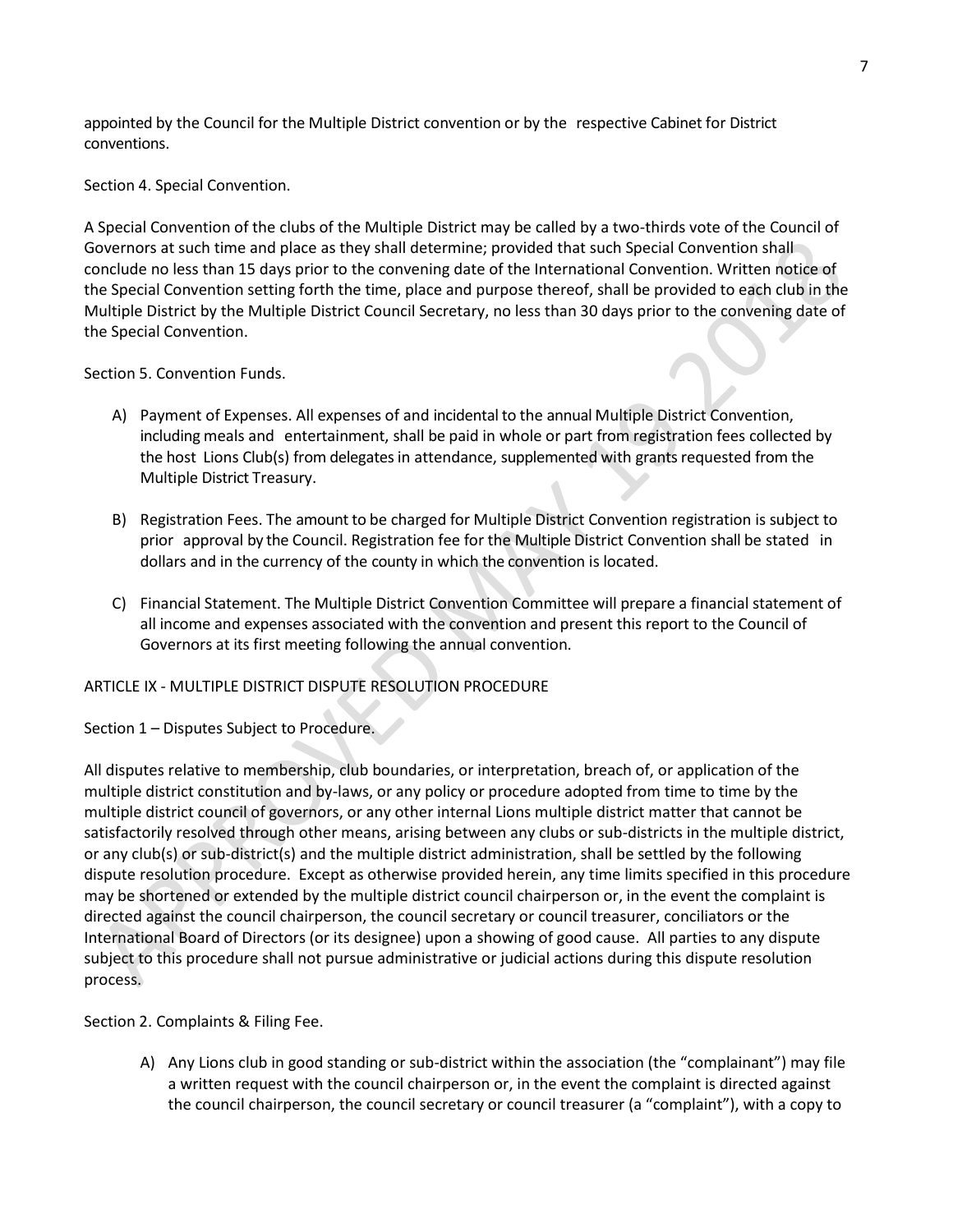the Legal Division, asking that dispute resolution take place under this procedure. The complaint must be filed within thirty (30) days after the complainant(s) knew or should have known of the occurrence of the event upon which the complaint is based. The complainant(s) must submit minutes signed by the club or cabinet secretary certifying that a resolution in support of filing the complaint has been adopted by a majority of the entire membership of the club or district cabinet. A copy of the complaint shall be sent to the respondent(s).

B) A complaint filed under this procedure must be accompanied by a US\$750.00 filing fee, or its equivalent in the respective national currency, payable by each complainant to the multiple district which shall be submitted to the council chairperson or, in the event the complaint is directed against the council chairperson, the council secretary or council treasurer at the time the complaint is filed. In the event the complaint is settled or withdrawn prior to a final decision by the conciliators, US\$100.00 shall be retained by the multiple district as an administrative fee and US\$325.00 shall be refunded to the complainant and US\$325.00 shall be paid to the respondent (which shall be shared on an equal basis if there is more than one respondent). In the event the selected conciliators find the complaint to have merit and the complaint is upheld, US\$100.00 shall be retained by the multiple district as an administrative fee and US\$650.00 shall be refunded to the complainant. In the event the selected conciliators deny the complaint for any reason, US\$100.00 shall be retained by the multiple district as an administrative fee and US\$650.00 shall be paid to the respondent (which shall be shared on an equal basis if there is more than one respondent). In the event the complaint is not settled, withdrawn, upheld or denied within the time frames established by this procedure (unless an extension has been granted for good cause), then the entire fee will be automatically retained by the multiple district as an administrative fee and shall not be refunded to any party. All expenses incurred relative to this dispute resolution procedure are the responsibility of the multiple district, unless established multiple district policy provides that all expenses incurred relative to this dispute resolution procedure shall be paid on an equal basis by the parties to the dispute.

Section 3. Response to Complaint.

The respondent(s) to the complaint may file a written response to the complaint with the council chairperson or, in the event the complaint is directed against the council chairperson, the council secretary or council treasurer, with a copy to the Legal Division, within ten (10) days of receiving notice of the complaint. A copy of the response shall be sent to the complainant(s).

# Section 4. Confidentiality.

Once a complaint has been filed, communications between the complainant(s), respondent(s), council chairperson or, in the event the complaint is directed against the council chairperson, the council secretary or council treasurer, and conciliators should be kept confidential to the extent possible.

Section 5. Selection of Conciliators.

A) Within fifteen (15) days of filing the complaint, each party to the dispute shall select one (1) neutral conciliator, who shall be a past district governor, preferably a past council chairperson, who is currently a member in good standing of a club in good standing, other than a club which is a party to the dispute, in the multiple district in which the dispute arises, and shall be impartial on the matter in dispute and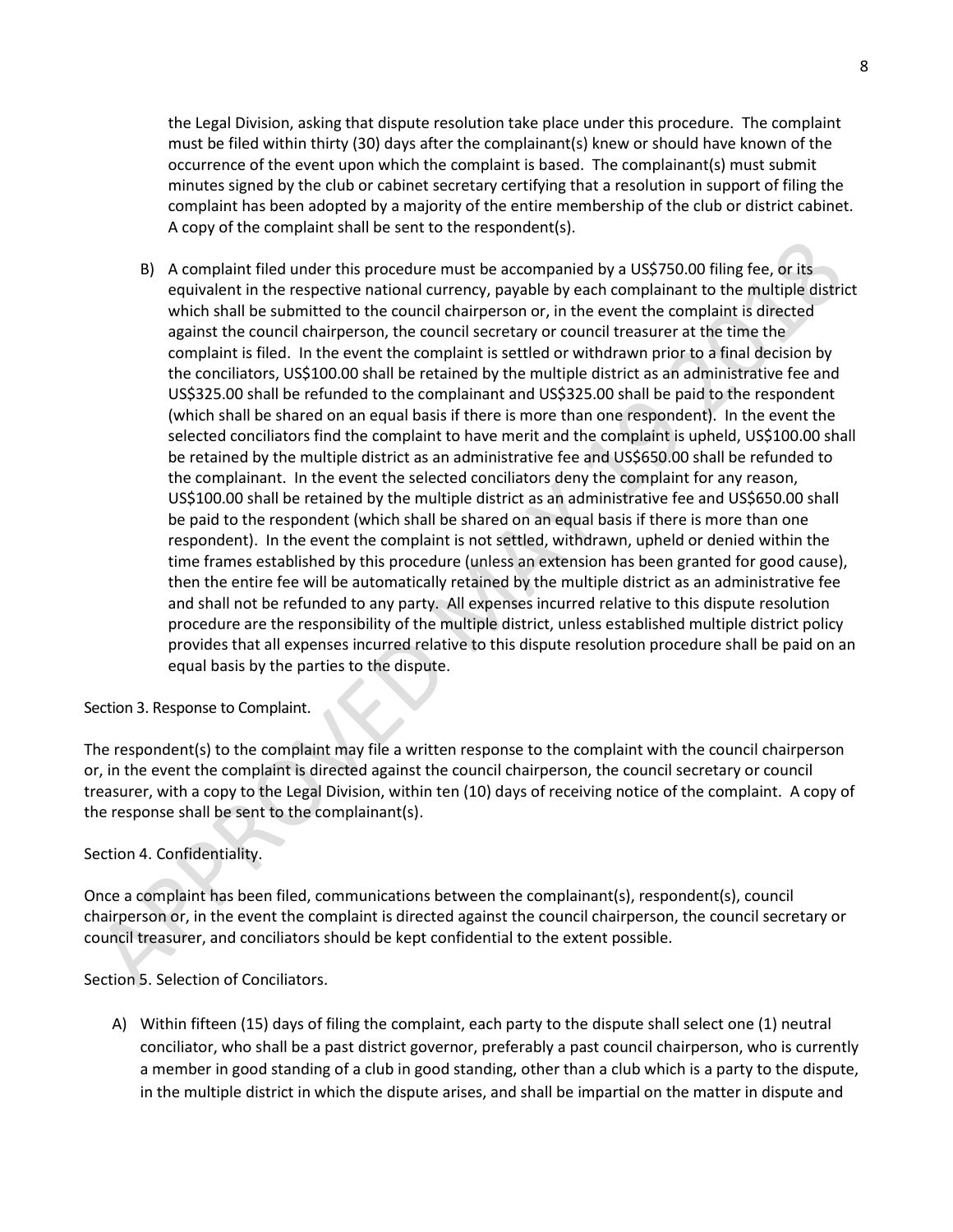without loyalties to any party to the dispute. The selected conciliators shall select one (1) neutral conciliator who will serve as chairperson, and who shall be a past international director and is currently a member in good standing of a club in good standing in the multiple district in which the dispute arises, other than a club which is a party to the dispute, and shall be impartial on the matter in dispute and without loyalties to any party to the dispute. In the event there is no neutral past international director who may be selected from within the multiple district in which the dispute arises, the selected conciliators may select one (1) neutral conciliator/chairperson who shall be a past international director and is a member of a club in good standing outside the respective multiple district. The selected conciliators' decision relative to the selection of the conciliator/chairperson shall be final and binding. Upon completion of the selection process, the conciliators shall be deemed appointed with all authority appropriate and necessary to resolve or decide the dispute in accordance with this procedure.

B) In the event the selected conciliators cannot agree on the selection of the conciliator/chairperson within the time frame noted above days, then the selected conciliators shall be automatically deemed to have resigned for administrative reasons and the parties must select new conciliators ("the second team of selected conciliators") who shall then select one (1) neutral conciliator/chairperson in accordance with the selection procedures and requirements described above. In the event the second team of selected conciliators cannot agree on the selection of the conciliator/chairperson from within the multiple district in which the dispute arises, the selected conciliators may select one (1) neutral conciliator/chairperson who shall be a past international director and is a member of a club in good standing outside the respective multiple district. In the event the second team of selected conciliators cannot agree on the selection of the conciliator/chairperson from within or outside the multiple district in which the dispute arises, then the past international director who most recently served on the International Board of Directors from within the multiple district in which the dispute arises or from an adjacent multiple district, whichever is closest in proximity, shall be appointed as conciliator/chairperson. The time limits in this Section E may not be shortened or extended by the multiple district council chairperson or, in the event the complaint is directed against the council chairperson, the council secretary or council treasurer or the conciliators.

Section 6. Conciliation Meeting and Decision of Conciliators.

- A) Upon being appointed, the conciliators shall arrange a meeting of the parties for the purpose of conciliating the dispute. The meeting shall be scheduled within thirty (30) days of the appointment of the conciliators. The objective of the conciliators shall be to find a prompt and amicable resolution to the dispute. If such conciliation efforts are unsuccessful, the conciliators shall have the authority to issue their decision relative to the dispute. The conciliators shall issue their decision in writing no later than thirty (30) days after the date on which the initial meeting of the parties was held, and the decision shall be final and binding on all parties.
- B) Upon being appointed, the conciliators shall arrange a meeting of the parties for the purpose of conciliating the dispute. The meeting shall be scheduled within thirty (30) days of the appointment of the conciliators. The objective of the conciliators shall be to find a prompt and amicable resolution to the dispute. If such conciliation efforts are unsuccessful, the conciliators shall have the authority to issue their decision relative to the dispute. The conciliators shall issue their decision in writing no later than thirty (30) days after the date on which the initial meeting of the parties was